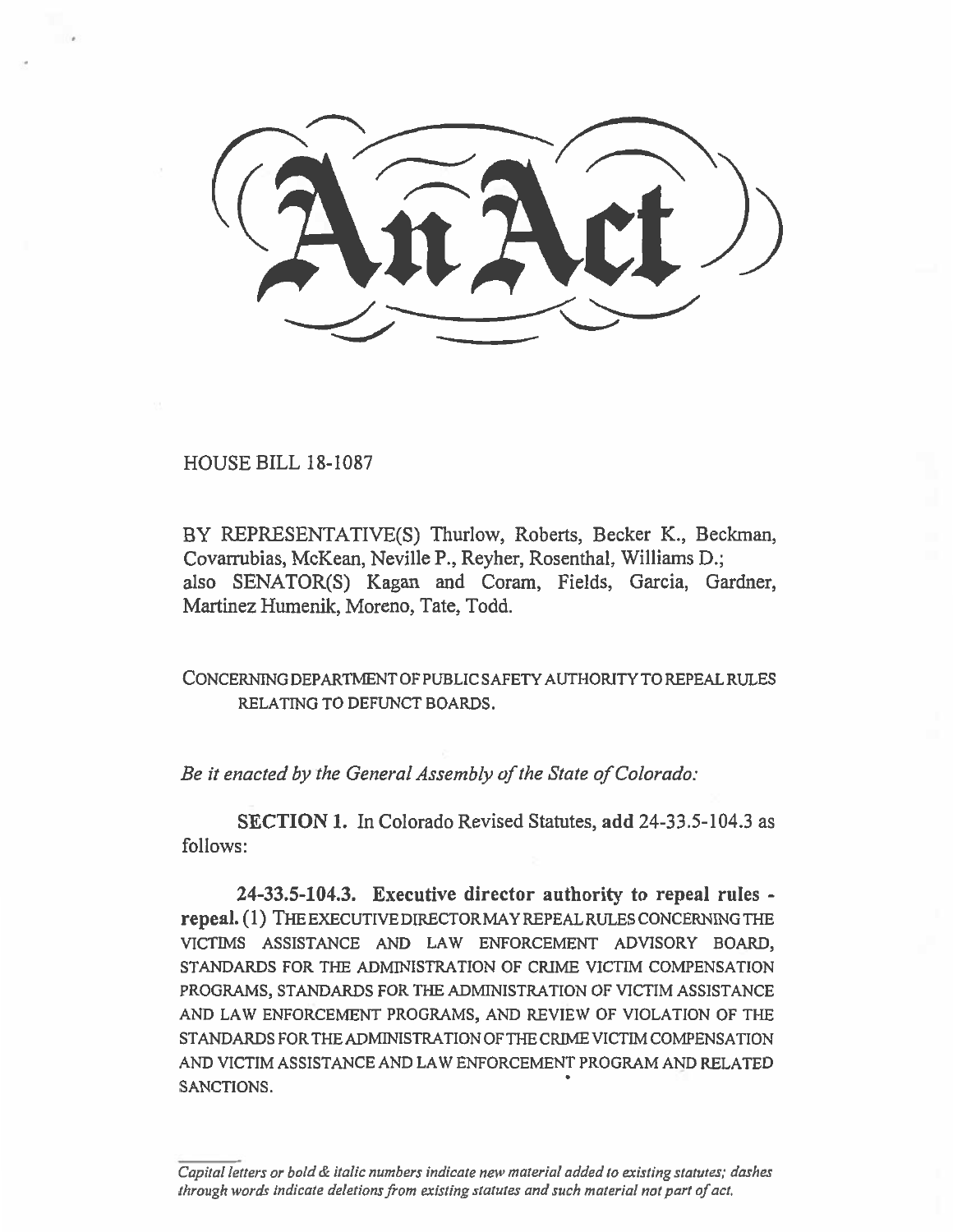## **(2)** THIS SECTION **IS REPEALED,** EFFECTIVE JULY **1, 2019.**

**SECTION 2. Act subject to petition - effective date. This act takes effect at 12:01 a.m. on the day following the expiration of the ninety-day period after final adjournment of the general assembly (August 8, 2018, if adjournment sine die is on May 9, 2018); except that, if a referendum petition is filed pursuant to section I (3) of article V of the state constitution against this act or an item, section, or part of this act within such period, then the act, item, section, or part will not take effect unless** 

## **PAGE 2-HOUSE BILL 18-1087**